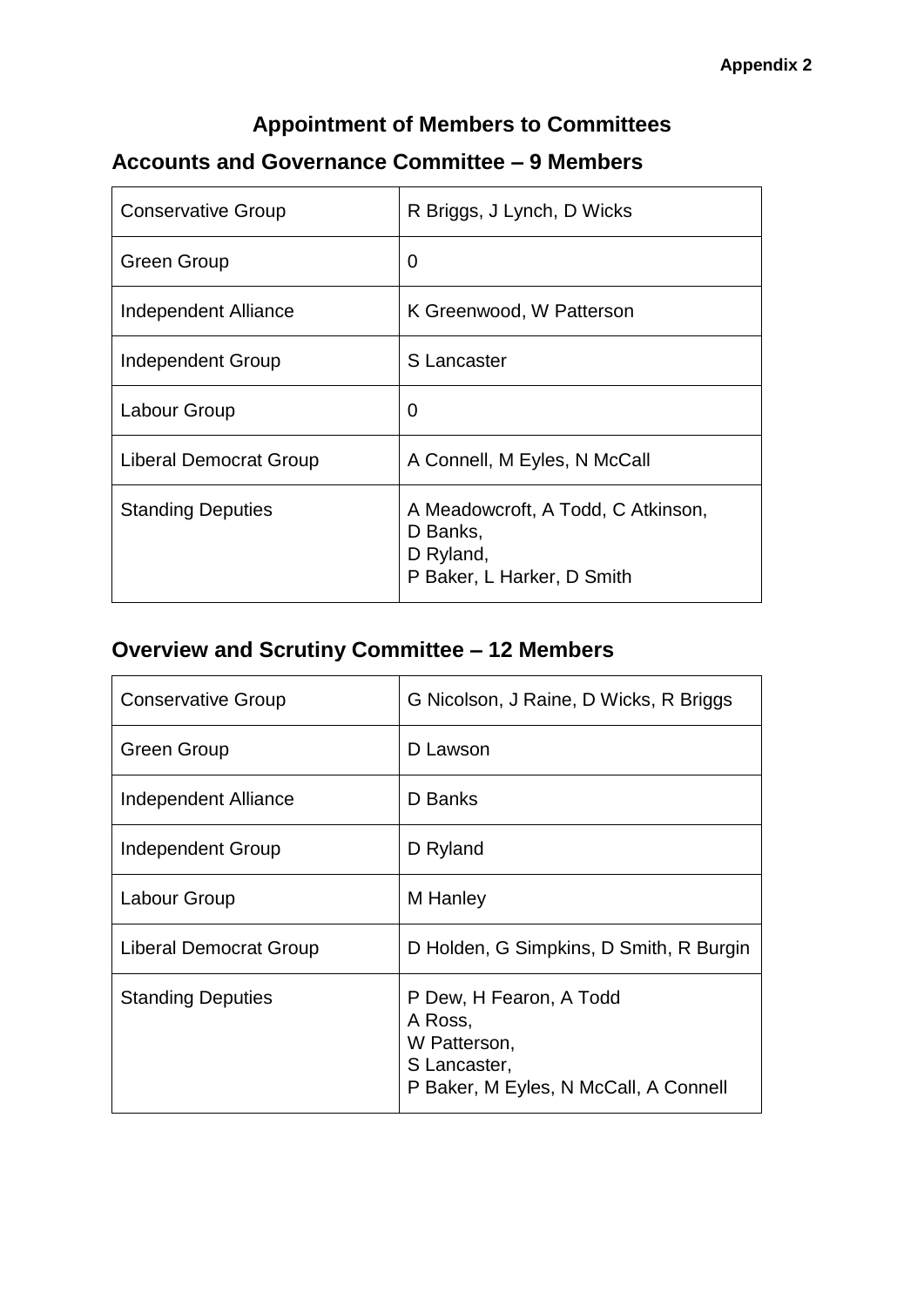| <b>Conservative Group</b> | P Dew, G Nicolson, D Wicks                                                                              |
|---------------------------|---------------------------------------------------------------------------------------------------------|
| <b>Green Group</b>        | 0                                                                                                       |
| Independent Alliance      | W Patterson                                                                                             |
| Independent Group         | D Ryland, S Lancaster                                                                                   |
| Labour Group              | 0                                                                                                       |
| Liberal Democrat Group    | P Baker, N McCall, D Smith                                                                              |
| <b>Standing Deputies</b>  | C Atkinson, R Briggs, A Meadowcroft,<br>D Banks,<br>E Martin, M Clark<br>D Holden, L Harker, G Simpkins |

## **Finance Scrutiny Committee – 9 Members**

# **Human Resources and Appeals Committee - 9 Members**

| <b>Conservative Group</b>     | R Briggs, J Raine, A Meadowcroft                                                                 |
|-------------------------------|--------------------------------------------------------------------------------------------------|
| <b>Green Group</b>            | 0                                                                                                |
| Independent Alliance          | D Banks, M Robinson                                                                              |
| Independent Group             | M Clark                                                                                          |
| Labour Group                  | 0                                                                                                |
| <b>Liberal Democrat Group</b> | P Baker, G Simpkins, V Taylor                                                                    |
| <b>Standing Deputies</b>      | I Chambers, D Wicks<br>K Greenwood, W Patterson,<br>D Ryland<br>A Connell, J Derbyshire, M Eyles |